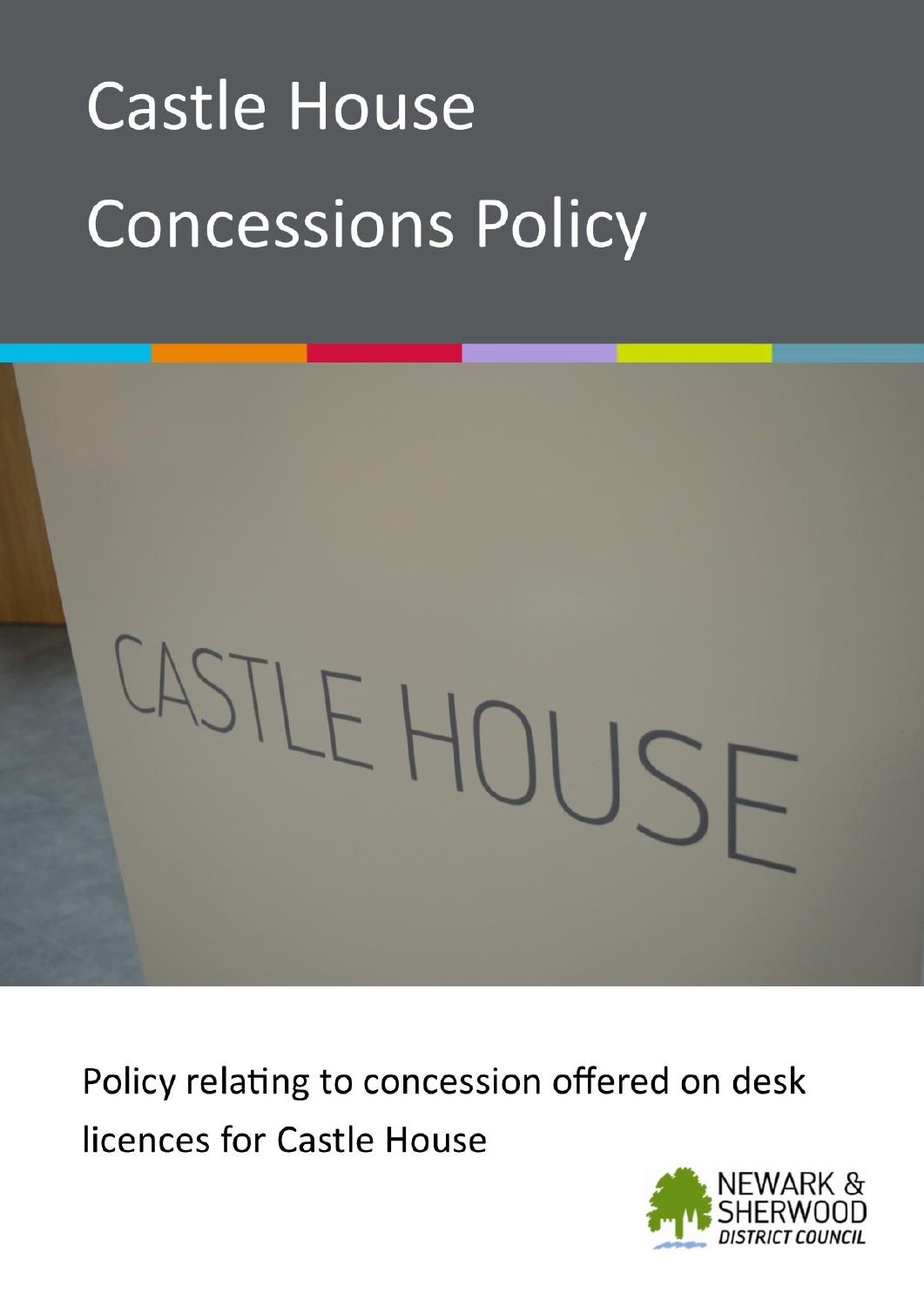- 1. Context why do we need one
- 2. Criteria for application of concession
- 3. Range of concession and discretion
- 4. Who has authority to determine and apply concessions and the process

### **Context**

The move to Castle House provided the council with the opportunity to consider how it worked with partner organisations and the option for relevant organisations to deliver a service from Castle House. As well as being efficient, modern and inviting the aim of the new building was to create a space which enabled collaborative working with partners, in one place providing a holistic customer offer.

This has provided a unique opportunity to co-locate with partners which has enabled public services to be joined-up around the needs of customers. Experience tells us that if customers have to move from one location to another to access services that they often fail to do so. Having organisations based in Castle House reduces this risk.

The council's most vulnerable customers have complex needs and lead chaotic lives, often having to liaise with many agencies for support and advice. Many of the customers to Castle House visit more than one agency e.g. they may contact the council, DWP and Citizens Advice during one visit.

Partner agencies work closely together and find it extremely beneficial in being able to go and talk to a colleague located in the same building instead of having to email or spend valuable time visiting them. A prime example is how Home-Start have worked in conjunction with the housing business unit in supporting the Syrian families.

Newark and Sherwood District Council (NSDC) has a defined approach and fee for occupation of Castle House by partners. Occupation is by desk licence. This means a charge is made per desk rather than leasing a set square metreage of space. This has proved to be prudent as it allows a level of control for the council, it allows for reconfiguration of space at a later date, ensures a level of consistency on look and feel of fixtures and fittings, creates a smart unified appearance and prevents segmentation and delineation. The signing of a desk licence agreement also gives full protection to the council and partners in terms of a shared approach to how the building is utilised and the confidentiality required from everyone who works in Castle House.

The price for a desk is calculated annually and is currently set to be £4,420 for 2020/21.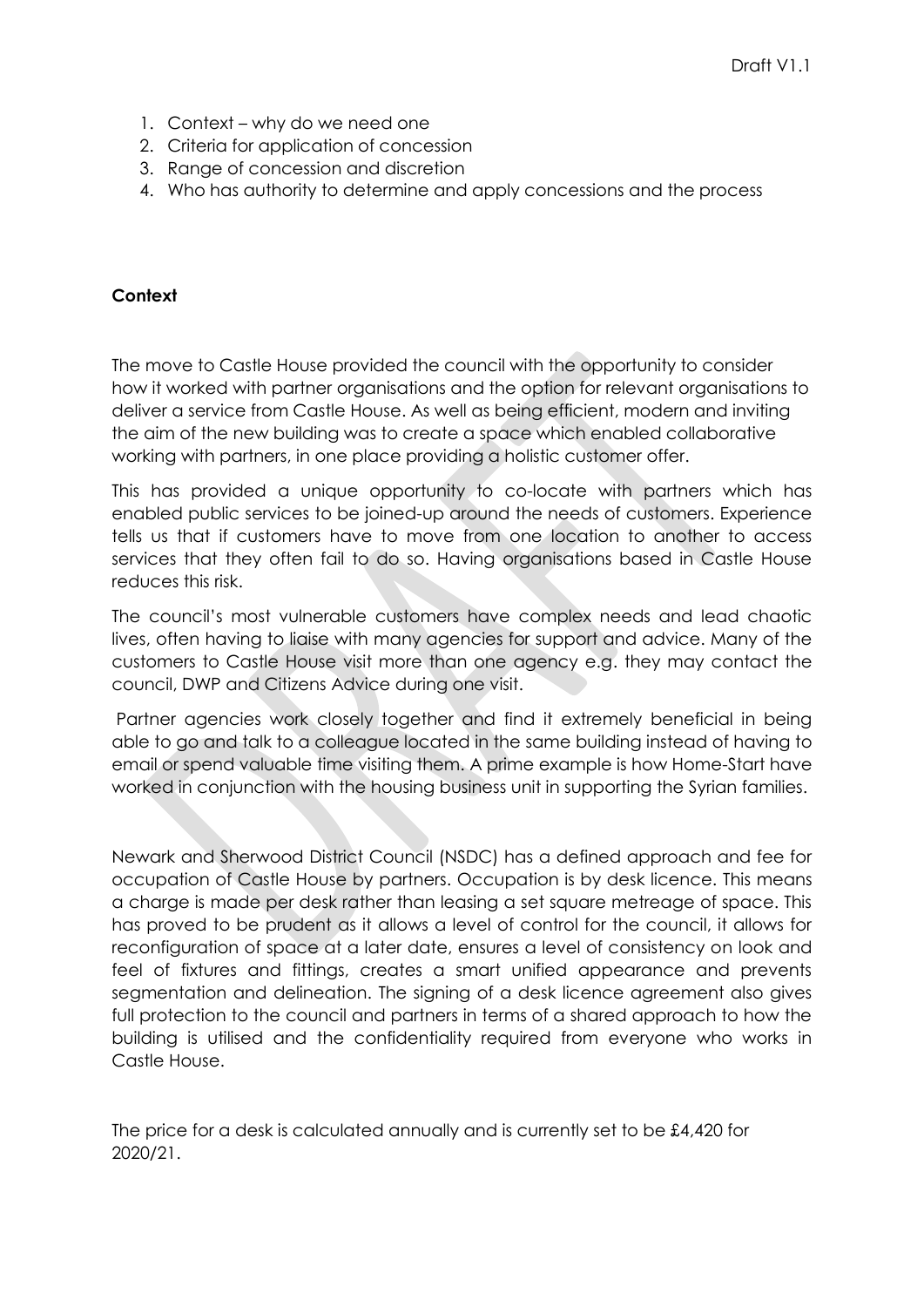The desk charge includes (but is not limited to):-

- Desk (either back office or front booth)
- Chair
- Utilities (gas, water, electricity)
- Use of communal facilities (toilets, kitchen, rest areas for staff)
- Use of meeting rooms (on a booking basis, control remaining with the council)
- Reception and postal services

A range of organisations currently occupy Castle House these are all either public or third sector providers.

There is significant demand for space within Castle House and it is not in the council's interest to let space to partners who do not contribute to delivering for our residents.

# **Criteria for application of a concession on the desk licence fee**

Concessions would NOT apply to public sector bodies. Any arrangement for discretion on a desk licence fee or a differing approach with a public sector body would be subject to separate determination and must be approved by SLT and then Policy and Finance Committee.

This concession policy is for the granting of a concession against the agreed desk licence fee and is applicable ONLY to third sector organisations.

There are three levels of criteria which must be satisfied for a concession to be applied.

- 1. Does the aims of the organisation and its approach generally fit with the council's community plan?
- 2. Does the organisation have a sufficient financial challenge that it is unlikely that they could pay the full price of a desk licence?
- 3. Does the organisation have a track record of effective delivery of services?

Whilst to some degree these could all be subjective, all three must be demonstrated to enable a concession to be applied.

### Evidential requirements

All of the three criteria should be detailed in the report and have some evidential base. It is expected that the officer recommending a concession would have sufficient knowledge of the 'what and how' the organisation delivers. There should be a form of 'proof' of sufficient financial challenge which would satisfy the S151 or deputy S151 officer, this can be through bank statements or final accounts for instance. There should be a track record of effective service delivery, this can be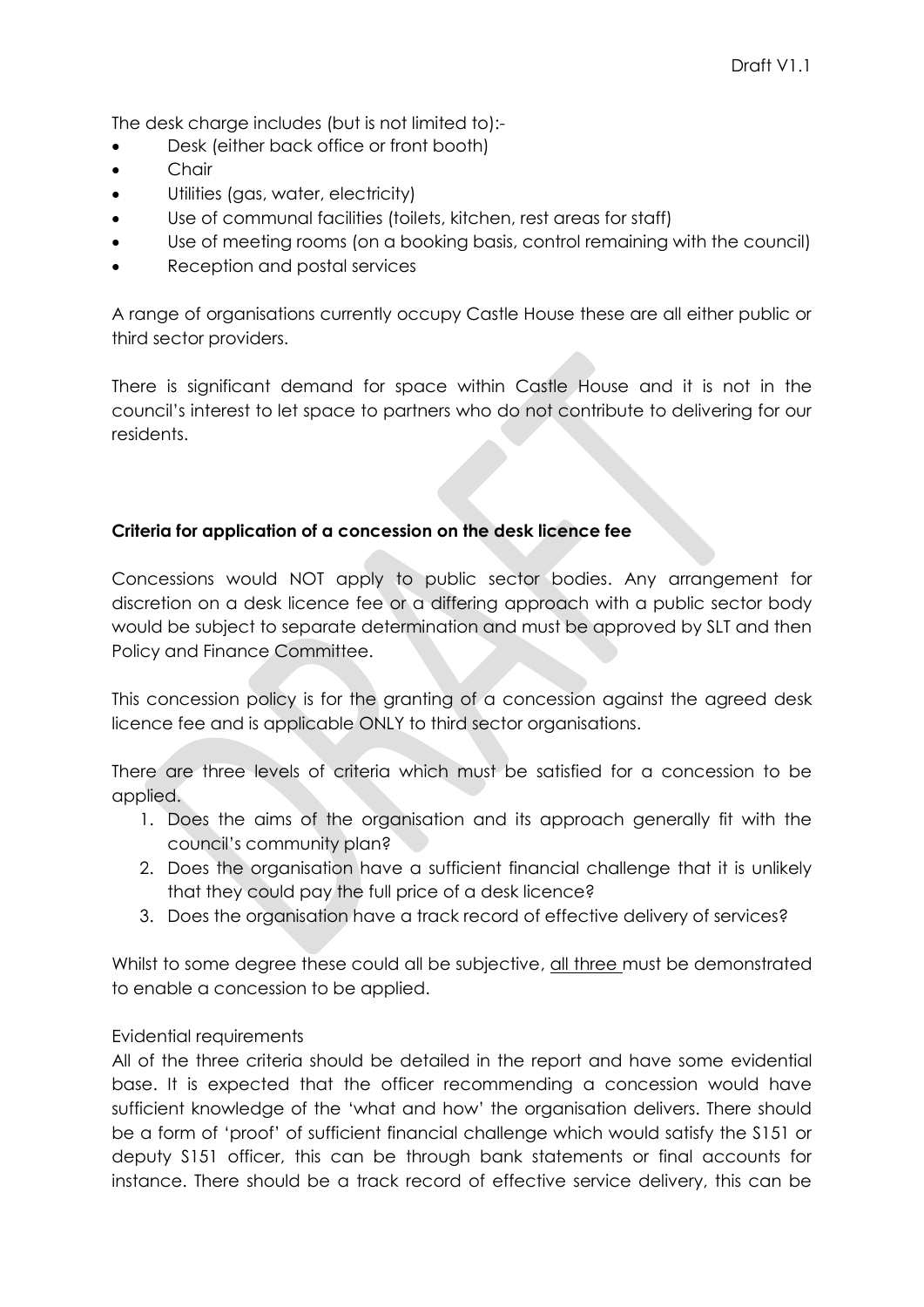demonstrated through case studies or by using specific projects as examples. Schedule A to this policy sets out documents that should be receipted by the Council in order for it to assess the eligibility of each claimant.

#### **Range of Concessions and discretion**

The maximum concession given to any organisation would be 50% of the desk licence fee. To offer a concession greater than this would mean that the council would be actively subsidising a third party organisation as the fee would no longer cover the basic utilities and direct expenses of the council.

This maximum would only be offered where there is a demonstrated significant synergy between the aims of the organisation and the council, and where it would diminish the integrity of service delivery if the organisation was not located with the council and that the organisation had demonstrated that financially they would be unable to afford to pay any greater than 50% of the desk licence fee.

The S151 Officer (or their nominated deputy) will have discretion to be able to award the maximum available 50% concession, with awards at 25% or 10% respectively also based on their assessment of the financial information presented to them. All three of the eligibility criteria still must be satisfied prior to award of any of the three levels of concession.

### **Who has authority to determine and apply concessions and the process?**

The award of a concession will be renewable annually and as such will require applications to be received by 1 December each year for the following financial year. The third party organisation must complete a claim form, an example of which is attached at Schedule B. This will be addressed to the S151 Officer for their review. Responses in relation to eligibility criteria's one and three should be passed to the Business Manager Organisational Improvement and Development for their review.

The S151 Officer will then receive the assessment of responses for eligibility criteria's one and three in order for them to complete a report to SLT for approval to determine the level of concession to be awarded. Responses to partners will be made during January prior to the year –end process.